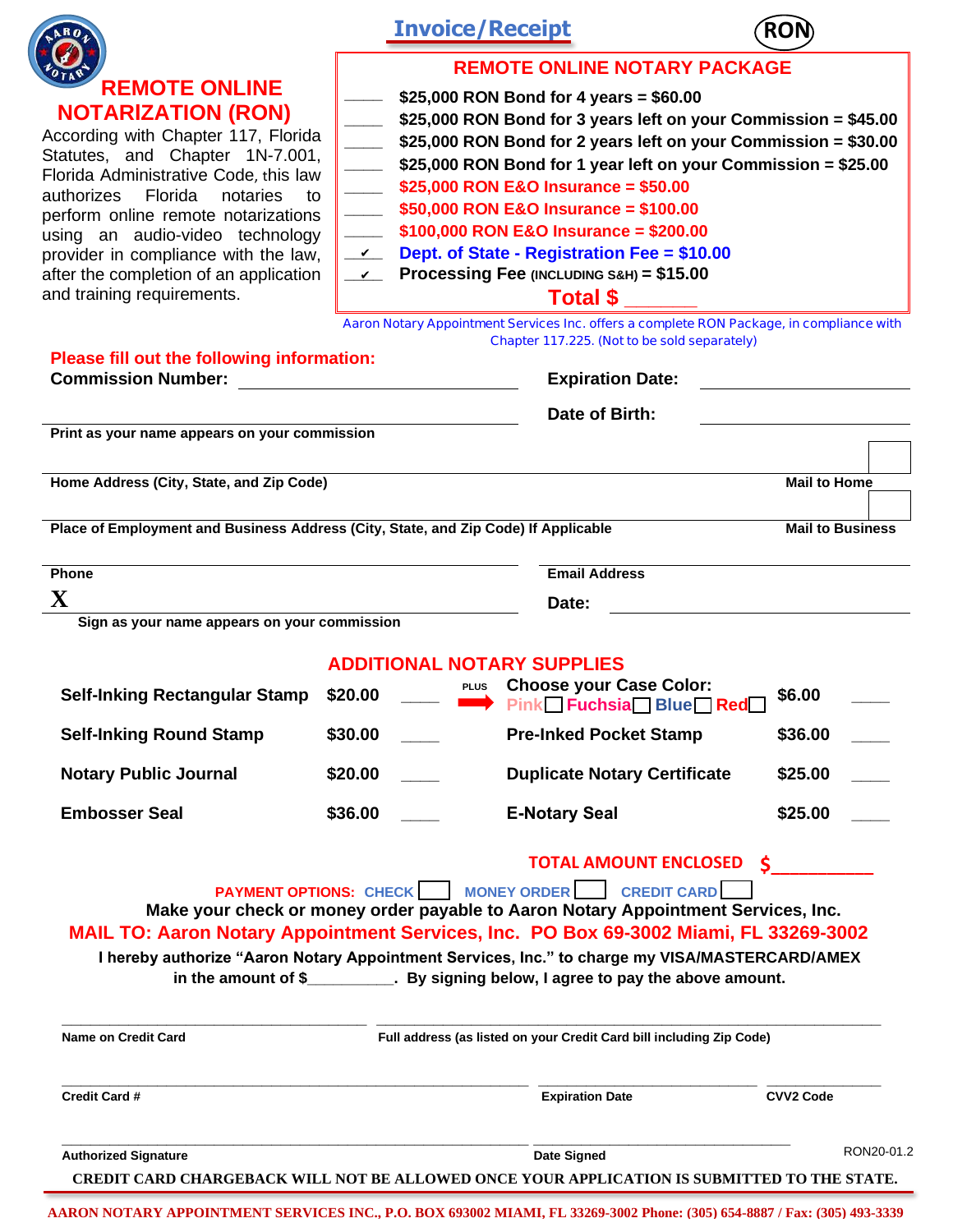

**www.AaronNotary.com**

P.O. Box 69-3002 Miami, FL 33269-3002 Phone: (305) 654-8887 Fax: (305) 493-3339

## **Application Registration for Online Notary Public INSTRUCTIONS**

- **1.** Provide your Last Name, First Name and Middle Name (if applicable).
- **2.** Name for which your notary commission has been issued.
- **3.** Provide your physical Home Address. (P.O. Box is not allowed).
- **4.** Provide Email address and Phone number.
- **5.** Provide your Florida Notary Commission and Expiration Date.
- **6.** Provide your Florida Notary Id.
- **7.** If you are a Civil-Law Notary, you must provide the Florida Bar Number and the Expiration Date.
- **8.** If you are a Commissioner of Deeds, please provide the expiration Date.
- **9. IMPORTANT** Please provide the name(s) of the RON service provider that you will use. (Required).
- **10.**Please Notarize the Registration Form by another notary public.

|                                                                                                                                                                                                                                | PERSONAL INFORMATION                                                                                                                                                                                                                                                                                                                                                                                                                                                                                                                                                                                                                                                                                                                    |
|--------------------------------------------------------------------------------------------------------------------------------------------------------------------------------------------------------------------------------|-----------------------------------------------------------------------------------------------------------------------------------------------------------------------------------------------------------------------------------------------------------------------------------------------------------------------------------------------------------------------------------------------------------------------------------------------------------------------------------------------------------------------------------------------------------------------------------------------------------------------------------------------------------------------------------------------------------------------------------------|
| 1<br>Full name:<br>$1 - 1$                                                                                                                                                                                                     | (Maddle)<br>(breat)                                                                                                                                                                                                                                                                                                                                                                                                                                                                                                                                                                                                                                                                                                                     |
| Name as Commissioned:                                                                                                                                                                                                          |                                                                                                                                                                                                                                                                                                                                                                                                                                                                                                                                                                                                                                                                                                                                         |
|                                                                                                                                                                                                                                |                                                                                                                                                                                                                                                                                                                                                                                                                                                                                                                                                                                                                                                                                                                                         |
| Home Address:<br>(Street)                                                                                                                                                                                                      | $(324 \times 1)$<br>$(Ccountv)$ $(Zin)$<br>ity)                                                                                                                                                                                                                                                                                                                                                                                                                                                                                                                                                                                                                                                                                         |
| Email Address:                                                                                                                                                                                                                 | home Number                                                                                                                                                                                                                                                                                                                                                                                                                                                                                                                                                                                                                                                                                                                             |
| Plorida Notary Commission Namber                                                                                                                                                                                               | kanizations:                                                                                                                                                                                                                                                                                                                                                                                                                                                                                                                                                                                                                                                                                                                            |
| 6                                                                                                                                                                                                                              |                                                                                                                                                                                                                                                                                                                                                                                                                                                                                                                                                                                                                                                                                                                                         |
| Plorida Notary ID:                                                                                                                                                                                                             |                                                                                                                                                                                                                                                                                                                                                                                                                                                                                                                                                                                                                                                                                                                                         |
| Civil-Law Notary- Plorida Bar Number.                                                                                                                                                                                          | Date appointed                                                                                                                                                                                                                                                                                                                                                                                                                                                                                                                                                                                                                                                                                                                          |
| Commissioner of Decde Expiration dates.                                                                                                                                                                                        |                                                                                                                                                                                                                                                                                                                                                                                                                                                                                                                                                                                                                                                                                                                                         |
|                                                                                                                                                                                                                                | g<br>I will use the following RON Service Provider in compliance and Plorida Law-                                                                                                                                                                                                                                                                                                                                                                                                                                                                                                                                                                                                                                                       |
| The archeant confirms:                                                                                                                                                                                                         |                                                                                                                                                                                                                                                                                                                                                                                                                                                                                                                                                                                                                                                                                                                                         |
|                                                                                                                                                                                                                                | 1. The technology and processes they have chosen for use in performing ordow notarizations must satisfy the requirements set                                                                                                                                                                                                                                                                                                                                                                                                                                                                                                                                                                                                            |
| 2. They have infrastfed evidence of obtaining a bond in the amount of \$25,000.<br>2.<br>Deeds.<br>n.<br>economican.<br>$\sigma$ .<br>requirements for serving as online todayy public.                                        | They larse rubmitted evidence of Errors and Omission (EdG) insurance policy in the mostum amount of \$25,000.<br>4. They have submitted a copy of their commission or appointment as a Notary Public, Civil-Law Notary, or Commissioner of<br>5. They have submitted payment of registration fee of \$10 by check payable to the Plottida Department of State.<br>They understand that suspension, revocation, expiration, or termination of the applicant's Notary Public commission or<br>appointment as a Civil-Law Netury, or Commissioneer of Deeds interestintely desetivates an Online Notary Public's<br>They have inhitited evidence of completing a classroom or online emuse covering the datics, obligations and technology |
|                                                                                                                                                                                                                                | Under penalties of perjury, 1 declare that 1 have read the foregoing Registration for Online Notary and that the                                                                                                                                                                                                                                                                                                                                                                                                                                                                                                                                                                                                                        |
| facts stated in it are frue.                                                                                                                                                                                                   |                                                                                                                                                                                                                                                                                                                                                                                                                                                                                                                                                                                                                                                                                                                                         |
|                                                                                                                                                                                                                                | the contract of the contract of the contract of<br>Signialure<br>Frist Name: 2000 and 2000 and 2000                                                                                                                                                                                                                                                                                                                                                                                                                                                                                                                                                                                                                                     |
|                                                                                                                                                                                                                                |                                                                                                                                                                                                                                                                                                                                                                                                                                                                                                                                                                                                                                                                                                                                         |
| STATE OF PLOKED.                                                                                                                                                                                                               |                                                                                                                                                                                                                                                                                                                                                                                                                                                                                                                                                                                                                                                                                                                                         |
| COUNTY OF                                                                                                                                                                                                                      | 10                                                                                                                                                                                                                                                                                                                                                                                                                                                                                                                                                                                                                                                                                                                                      |
|                                                                                                                                                                                                                                | Swornto, affirmed, and subscribed before me by means of @physical presence or @onlinenotarization, this                                                                                                                                                                                                                                                                                                                                                                                                                                                                                                                                                                                                                                 |
|                                                                                                                                                                                                                                | Day of 20 by who is personally known to me or who has                                                                                                                                                                                                                                                                                                                                                                                                                                                                                                                                                                                                                                                                                   |
| produced a submitted and a submitted and a submitted and a submitted and a submitted and a submitted and a submitted and a submitted and a submitted and a submitted and a submitted and a submitted and a submitted and a sub |                                                                                                                                                                                                                                                                                                                                                                                                                                                                                                                                                                                                                                                                                                                                         |
|                                                                                                                                                                                                                                |                                                                                                                                                                                                                                                                                                                                                                                                                                                                                                                                                                                                                                                                                                                                         |
|                                                                                                                                                                                                                                |                                                                                                                                                                                                                                                                                                                                                                                                                                                                                                                                                                                                                                                                                                                                         |
| IFLACE NOTARIAL SEAL1                                                                                                                                                                                                          | Notary Signature: Notary Signature:<br>FrintName                                                                                                                                                                                                                                                                                                                                                                                                                                                                                                                                                                                                                                                                                        |
|                                                                                                                                                                                                                                | Notary Pablic, State of Piorida                                                                                                                                                                                                                                                                                                                                                                                                                                                                                                                                                                                                                                                                                                         |

## **WHITE-OUTS AND CROSS-OUTS ARE NOT ALLOWED ON THE REGISTRATION FORM**

**PLEASE PROVIDE YOUR EMAIL ADDRESS (In the event that we need additional information)**

- \* *Please Note***:**
- ➢ Aaron Notary Appointment Services Inc. offers a complete RON Package, in compliance with Florida Statute Chapter 117.225. (Not to be sold separately)
- ➢ Once your registration is approved by the state, we will send you an email notification with important information. (Please make sure to check your spam folder)
- ➢ A copy of your approved registration form will be mailed back to you for your records.
- $\triangleright$  We will provide you with a link where you can verify your name as an Approved Remote Online Notary Public in the State of Florida.

*Fla. Stat. § 117.265* **(5)** An online notary public may change his or her RON service provider or providers from time to time but shall notify the Department of State of such change within 30 days thereafter.

#### **Aaron Notary Appointment Services Inc. is not a RON Service Provider.**

# **MAIL YOUR CERTIFICATE OF COMPLETION, NOTARIZED REGISTRATION FORM, A COPY OF YOUR CURRENT NOTARY COMMISSION CERTIFICATE AND THE RON \$25,000 BOND SIGNED ALONG WITH YOUR INVOICE AND PAYMENT TO:**

**Aaron Notary Appointment Services, Inc. P.O. BOX 69-3002 MIAMI, FL 33269-3002**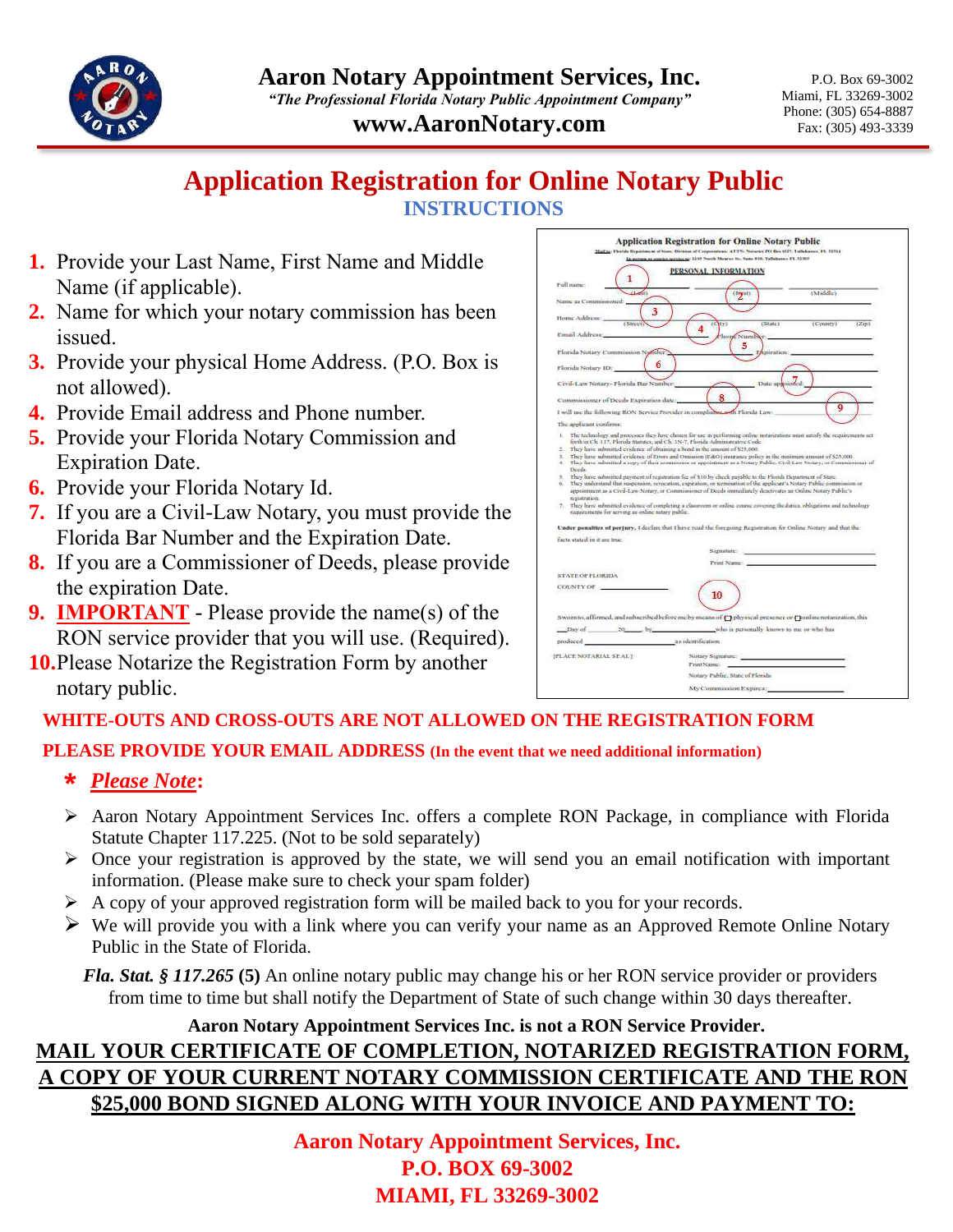# **Application Registration for Online Notary Public**

**Mail to: Florida Department of State, Division of Corporations, ATTN: Notaries PO Box 6327, Tallahassee, FL 32314 In person or courier service to: 2415 North Monroe St., Suite 810, Tallahassee FL 32303** 

#### **PERSONAL INFORMATION**

| Full name:                                                                                                                                                                                                                                                                                                                                                                                                                                                                                                                                                                                                                                                                                                                                                                                                                                                                                                                                                                                                                                                                                                                                                               |                                 |         |                        |       |
|--------------------------------------------------------------------------------------------------------------------------------------------------------------------------------------------------------------------------------------------------------------------------------------------------------------------------------------------------------------------------------------------------------------------------------------------------------------------------------------------------------------------------------------------------------------------------------------------------------------------------------------------------------------------------------------------------------------------------------------------------------------------------------------------------------------------------------------------------------------------------------------------------------------------------------------------------------------------------------------------------------------------------------------------------------------------------------------------------------------------------------------------------------------------------|---------------------------------|---------|------------------------|-------|
| (Last)                                                                                                                                                                                                                                                                                                                                                                                                                                                                                                                                                                                                                                                                                                                                                                                                                                                                                                                                                                                                                                                                                                                                                                   | (First)                         |         | (Middle)               |       |
| Home Address: <u>(Street)</u>                                                                                                                                                                                                                                                                                                                                                                                                                                                                                                                                                                                                                                                                                                                                                                                                                                                                                                                                                                                                                                                                                                                                            | $\overline{(City)}$             | (State) | $\overline{(Country)}$ | (Zip) |
| Email Address: Phone Number: 2003                                                                                                                                                                                                                                                                                                                                                                                                                                                                                                                                                                                                                                                                                                                                                                                                                                                                                                                                                                                                                                                                                                                                        |                                 |         |                        |       |
| Florida Notary Commission Number: Expiration: Expiration: 2001                                                                                                                                                                                                                                                                                                                                                                                                                                                                                                                                                                                                                                                                                                                                                                                                                                                                                                                                                                                                                                                                                                           |                                 |         |                        |       |
| Florida Notary ID: Notary 10: Notary 10: Notary 10: Notary 10: Notary 10: Notary 10: Notary 10: Notary 10: Notary 10: Notary 10: Notary 10: Notary 10: Notary 10: Notary 10: Notary 10: Notary 10: Notary 10: Notary 10: Notar                                                                                                                                                                                                                                                                                                                                                                                                                                                                                                                                                                                                                                                                                                                                                                                                                                                                                                                                           |                                 |         |                        |       |
| Civil-Law Notary-Florida Bar Number: Date appointed: Date appointed:                                                                                                                                                                                                                                                                                                                                                                                                                                                                                                                                                                                                                                                                                                                                                                                                                                                                                                                                                                                                                                                                                                     |                                 |         |                        |       |
|                                                                                                                                                                                                                                                                                                                                                                                                                                                                                                                                                                                                                                                                                                                                                                                                                                                                                                                                                                                                                                                                                                                                                                          |                                 |         |                        |       |
| I will use the following RON Service Provider in compliance with Florida Law:                                                                                                                                                                                                                                                                                                                                                                                                                                                                                                                                                                                                                                                                                                                                                                                                                                                                                                                                                                                                                                                                                            |                                 |         |                        |       |
| The applicant confirms:                                                                                                                                                                                                                                                                                                                                                                                                                                                                                                                                                                                                                                                                                                                                                                                                                                                                                                                                                                                                                                                                                                                                                  |                                 |         |                        |       |
| forth in Ch. 117, Florida Statutes, and Ch. 1N-7, Florida Administrative Code.<br>They have submitted evidence of obtaining a bond in the amount of \$25,000.<br>2.<br>They have submitted evidence of Errors and Omission $(E&O)$ insurance policy in the minimum amount of \$25,000.<br>3.<br>They have submitted a copy of their commission or appointment as a Notary Public, Civil-Law Notary, or Commissioner of<br>4.<br>Deeds.<br>They have submitted payment of registration fee of \$10 by check payable to the Florida Department of State.<br>5.<br>They understand that suspension, revocation, expiration, or termination of the applicant's Notary Public commission or<br>6.<br>appointment as a Civil-Law Notary, or Commissioner of Deeds immediately deactivates an Online Notary Public's<br>registration.<br>They have submitted evidence of completing a classroom or online course covering the duties, obligations and technology<br>7.<br>requirements for serving as online notary public.<br>Under penalties of perjury, I declare that I have read the foregoing Registration for Online Notary and that the<br>facts stated in it are true. |                                 |         |                        |       |
|                                                                                                                                                                                                                                                                                                                                                                                                                                                                                                                                                                                                                                                                                                                                                                                                                                                                                                                                                                                                                                                                                                                                                                          | Signature:                      |         |                        |       |
|                                                                                                                                                                                                                                                                                                                                                                                                                                                                                                                                                                                                                                                                                                                                                                                                                                                                                                                                                                                                                                                                                                                                                                          |                                 |         |                        |       |
| <b>STATE OF FLORIDA</b>                                                                                                                                                                                                                                                                                                                                                                                                                                                                                                                                                                                                                                                                                                                                                                                                                                                                                                                                                                                                                                                                                                                                                  |                                 |         |                        |       |
| COUNTY OF                                                                                                                                                                                                                                                                                                                                                                                                                                                                                                                                                                                                                                                                                                                                                                                                                                                                                                                                                                                                                                                                                                                                                                |                                 |         |                        |       |
| Sworn to, affirmed, and subscribed before me by means of $\Box$ physical presence or $\Box$ online notarization, this                                                                                                                                                                                                                                                                                                                                                                                                                                                                                                                                                                                                                                                                                                                                                                                                                                                                                                                                                                                                                                                    |                                 |         |                        |       |
| [PLACE NOTARIAL SEAL]                                                                                                                                                                                                                                                                                                                                                                                                                                                                                                                                                                                                                                                                                                                                                                                                                                                                                                                                                                                                                                                                                                                                                    |                                 |         |                        |       |
|                                                                                                                                                                                                                                                                                                                                                                                                                                                                                                                                                                                                                                                                                                                                                                                                                                                                                                                                                                                                                                                                                                                                                                          | Print Name:                     |         |                        |       |
|                                                                                                                                                                                                                                                                                                                                                                                                                                                                                                                                                                                                                                                                                                                                                                                                                                                                                                                                                                                                                                                                                                                                                                          | Notary Public, State of Florida |         |                        |       |
|                                                                                                                                                                                                                                                                                                                                                                                                                                                                                                                                                                                                                                                                                                                                                                                                                                                                                                                                                                                                                                                                                                                                                                          |                                 |         |                        |       |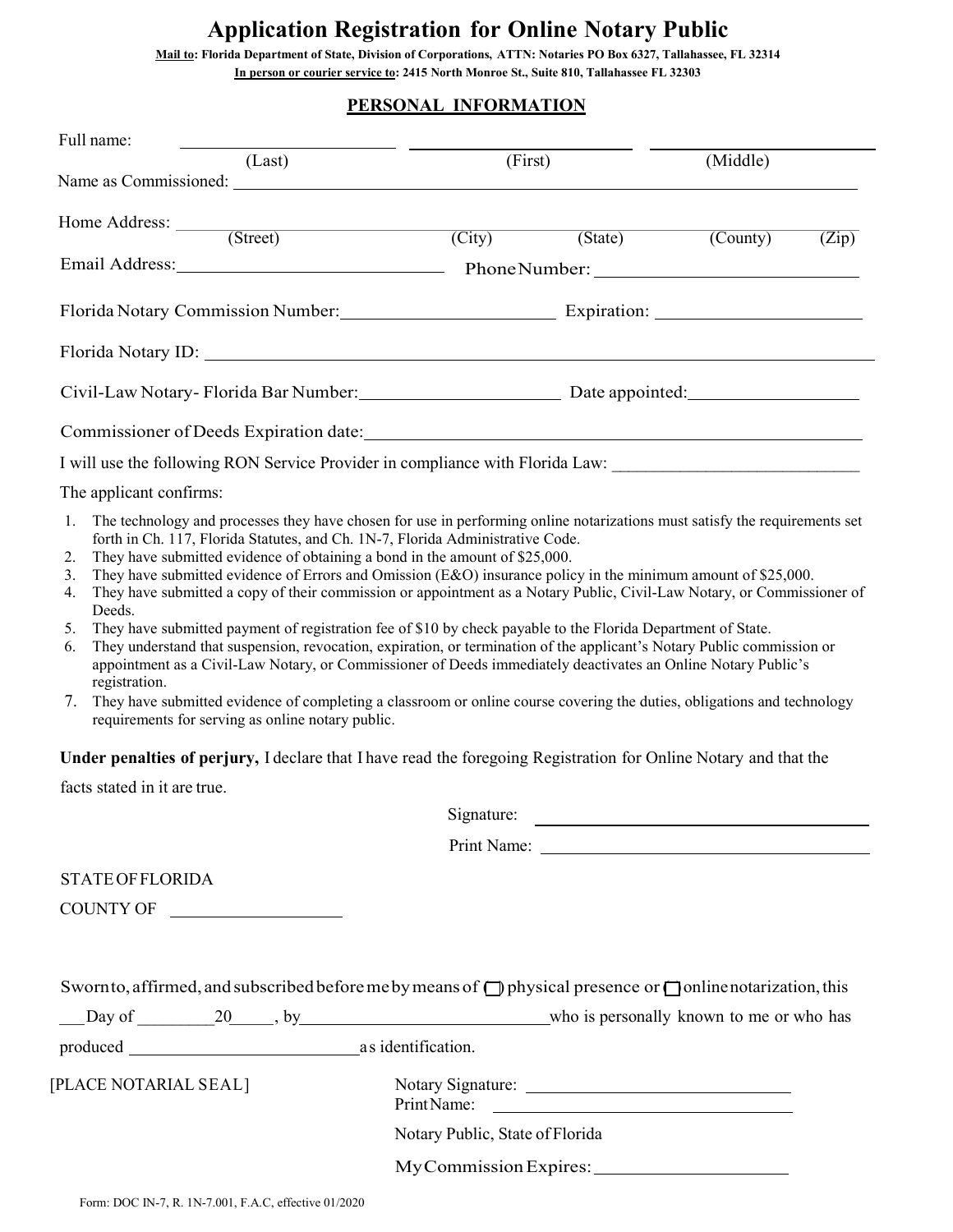# **STATE OF FLORIDA BOND OF NOTARY PUBLIC OR ONLINE NOTARY PUBLIC**

Secretary of State Notary Commissions Form: DOC IN-7, R. 1N-7.001, F.A.C, effective 01/2020

| FOR OFFICE USE ONLY<br>Approved by Department of State: |  |  |  |  |
|---------------------------------------------------------|--|--|--|--|
|                                                         |  |  |  |  |
|                                                         |  |  |  |  |
|                                                         |  |  |  |  |
|                                                         |  |  |  |  |

STATE OF FLORIDA

**Bond No.:** 

KNOW ALL MEN BY THESE PRESENTS, That we,

| (Name of Registrant)             |      | as Principal, and  |
|----------------------------------|------|--------------------|
| RLI Insurance Company            | 309) | 692-1000           |
| (Imprint Name of Surety Company) |      | (Telephone Number) |

as Surety Company, give bond payable to any individual who may be harmed as <sup>a</sup> result of <sup>a</sup> breach of duty by said applicant acting in his/her official capacity as <sup>a</sup> Notary Public OR Online Notary Public in the amount of Twenty-Five Thousand Dollars (\$25,000) as assurance for the due discharge of the duties of his/her office of Notary Public OR Online Notary Public and we do bind ourselves, and each of our heirs, executors and administrators, jointly and severally. Liability under this bond is limited to \$7,500 for acts performed in the capacity of a Notary Public pursuant to section  $117.01(7)(a)$ , Florida Statutes.

Applicant was, on the date of issuance of commission, bonded as a Notary Public in and for the State of Florida, to hold office for the term of four years in accordance with the Constitution and Laws of this State.

Now, therefore, if said applicant shall faithfully discharge the duties of the office of Notary Public, as prescribed by law, then this obligation shall be void.<br> **APPLICANT SIGN HEPE OF** 

|                         |               | (Signature of Registrant)                |
|-------------------------|---------------|------------------------------------------|
| Signed and sealed this  | day of        | 20                                       |
|                         |               | <b>RLI Insurance Company</b>             |
|                         |               | (Name of Surety Company)                 |
|                         |               | P.O. Box 3967, Peoria IL 61612           |
|                         |               | (Address of Surety Company)              |
|                         |               | Aaron Notary Appointment Services, Inc.  |
|                         |               | (Name of Bonding Agency or Company)      |
|                         |               | P.O. Box 69-3002, Miami, FL 33269-3002   |
|                         |               | (Address of Bonding Agency or Company)   |
| <b>COMMUNISTICATION</b> | $_{\rm By}$ X |                                          |
|                         |               | (Signature of Florida Licensed Agent)    |
|                         |               | A180637                                  |
|                         |               | (Florida Licensed Agent Number)          |
|                         |               | Jeffrey Minkoff                          |
|                         |               | (Printed name of Florida Licensed Agent) |

**Section 817.234(1)(b), F.S. "Any person who knowingly and with intent to injure, defraud, or deceive any insurer files a statement of claim or an application containing any false, incomplete, or misleading information is guilty of a felony in the third degree."** 

**This bond shall be for Twenty-Five Thousand Dollars (\$25,000). After execution by surety company, the bond must be submitted to the Department of State for approval and filing before issuance of the registration of online notary public.**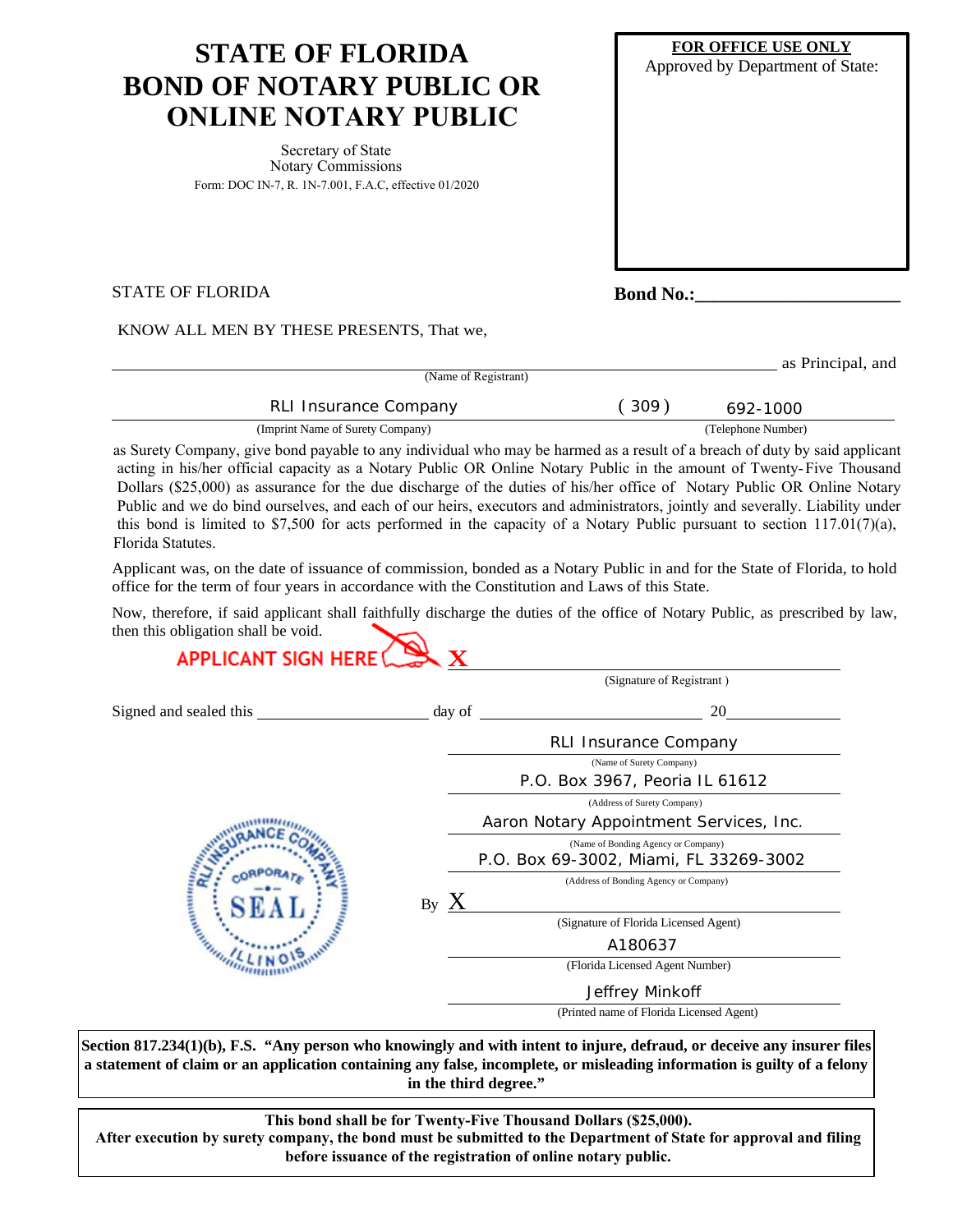

#### FLORIDA DEPARTMENT OF STATE DIVISION OF CORPORATIONS

### **ONLINE NOTARY PUBLIC: REQUIRED INFORMATION**

Name:

Notary Commission: \_\_\_\_\_\_\_\_\_\_\_\_\_\_\_\_\_\_\_\_\_\_\_\_\_\_\_\_\_\_\_\_\_\_\_\_\_\_\_\_\_\_\_\_\_\_\_\_\_\_\_\_\_\_\_\_\_\_\_\_

Identify in the chart below any Remote Online Notary Service Providers you have used since January 1, 2022, to the date of your submission of this form, to perform remote online notarizations. (Use as many lines as necessary)

| <b>Remote Online Notary Service Provider</b><br><b>Name</b> | <b>Effective Start Date</b> | <b>Effective End Date (if</b><br>applicable) |
|-------------------------------------------------------------|-----------------------------|----------------------------------------------|
|                                                             |                             |                                              |
|                                                             |                             |                                              |
|                                                             |                             |                                              |
|                                                             |                             |                                              |
|                                                             |                             |                                              |
|                                                             |                             |                                              |
|                                                             |                             |                                              |
|                                                             |                             |                                              |
|                                                             |                             |                                              |
|                                                             |                             |                                              |
|                                                             |                             |                                              |
|                                                             |                             |                                              |
|                                                             |                             |                                              |
|                                                             |                             |                                              |
|                                                             |                             |                                              |
|                                                             |                             |                                              |
|                                                             |                             |                                              |